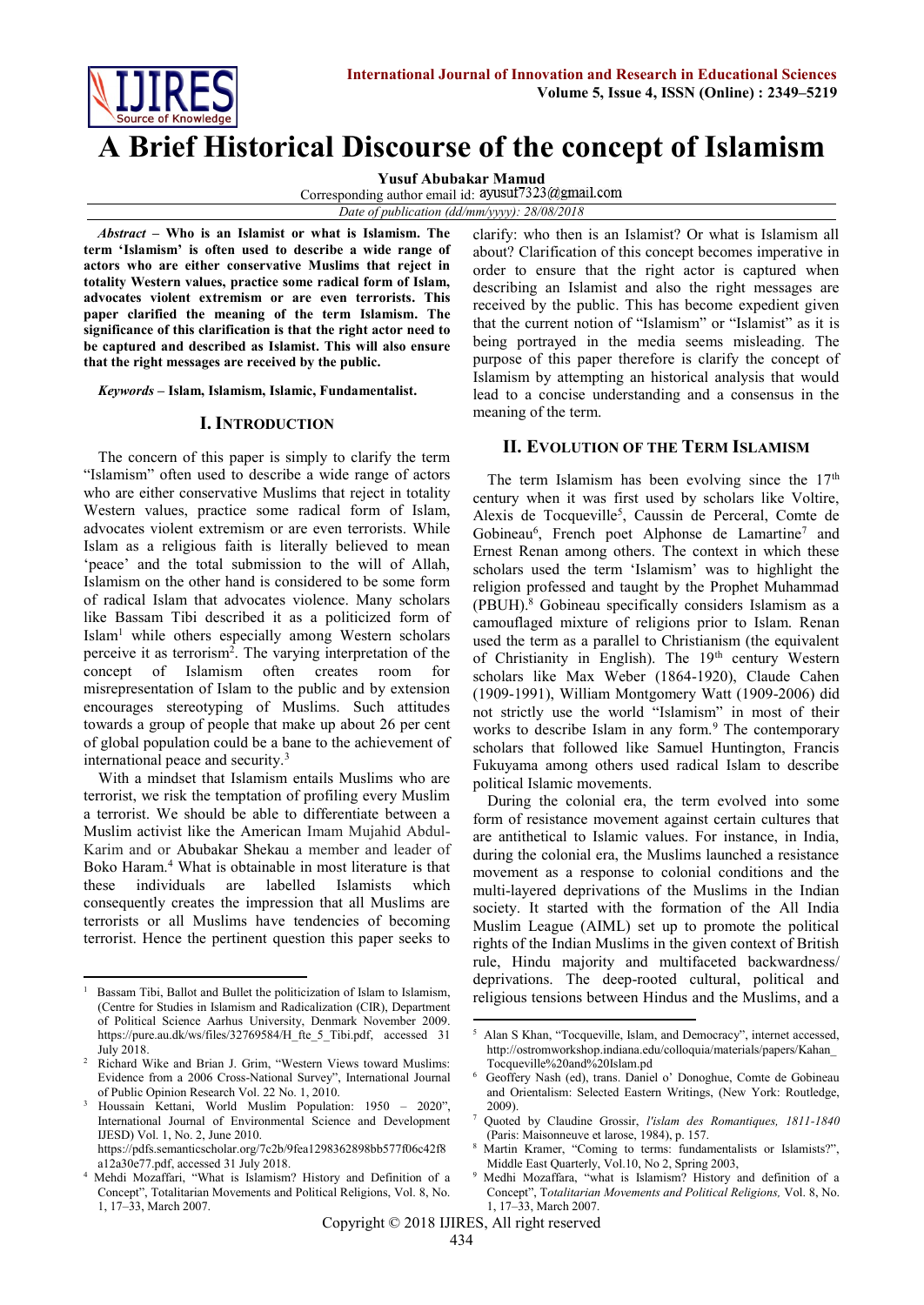

number of constitutional developments over time pushed AIML leadership to seek a radical shift in its basic objectives. That is, a departure from the idea of a united India to one of Muslim independence.

Mohdi noted that the outbreak of Islamic revolution under the leadership of Ayattolah Khomeini, a Shi'ite Muslim who preached political Islam and established the first Islamic government in the world popularized the word Islamism. It was after the revolution that words like Islamic fundamentalism, Islamic revival, became common in media reportage indicating that a new version of Islam was emerging. Moszayyan argued that the revolution produced a wake-up call throughout the Muslim world and led to widespread Islamic resurgence.<sup>10</sup> Muslims began to struggle to retain some Islamic public character such as use of Islamic greetings (*assalamliakum*) and adopting Islamic dressing such as the hijab for women.<sup>11</sup> Commentaries from the West began to refer to the revolutionary action as both Islamism and radical Islam.<sup>12</sup> Ibrahim El Houdaiby<sup>13</sup> and Khaled Al-Hashimi believe that the revolution influenced contemporary radical political movements in Syria, Libya, and Tunisia. Current contextual meaning as depicted by most Western scholars like Oliver Roy, Gilles Kepel Malise Ruthven among others see Islamism as a political movement geared towards establishing an Islamic state.<sup>14</sup> The thinking here therefore is that a group like Hamas is an Islamist group. However, Nasr Emam posits that Hamas cannot be categorized as an Islamic organization but a product of Israeli aggression against Palestine. Disagreeing with Emam, Robert Spencer argues that Islam is inherently designed to be violent citing the Hijra as the true beginning of Islamism.

Obviously, the debate is still ongoing in Europe and America where stakeholders (Muslims, Christians, Atheist, Gays, Human Rights Activists among others) are constantly engaged with one another trying to define an Islamist. Most Western Scholars have concluded that Islamism is a political Islamic movement that seeks to establish an Islamic state across the world. This is in line with the question Radhan asked in his paper titled "Muslims against the Islamic State: Arab critiques and supporters of Ali Abdarrariq's Islamic Laicism". He said, "Does a Muslim, in order to be a good Muslim, have to advocate an "Islamic state?" Answering the foregoing question is imperative given the activities of ISIS and

Boko Haram that claim to advocate for an Islamic caliphate. The gruesome activities of these groups which they believe is *Jihad* as provided in the Qur'an tend to further confirm the general speculation that Islamism is synonymous with terrorism. However, this notion has been rejected by Ajmal Masroor and some other Islamic scholars who feel that the selective interpretation of the legal theory of the Qur'an and the Hadith by these groups is questionable given the provision of the Qur'an "… *what, do you believe in part of the Book, and disbelieve in part*?..." (Al-Baqarah, 2:85); "… *they pervert words from their context; and they have forgotten a portion of what they were reminded of* …" (Al-Maidah, 5: 13); "… *those who have reduced the Recitation, to parts*" (Al-Hijr, 15: 91). Therefore it is not logical to use the interpretation of a few to generalize for Islam. The reason behind this is that everything in the Qur'an is the Truth, and everything in authentic Hadith is divinely inspired, so it is not permissible to ignore any part of it and claim to be carrying out *Jihad*. .

The term Islamism is a controversial social construct with varying definitions that have evolved over time.<sup>15</sup> There is no consensus as to who an Islamist is or what Islamism represents suggesting that Islamism normative framework have not been properly analyzed in detail. Most Western scholars, commentators and policy makers consider Islamism as a Muslim agenda to conquer the world or enforce its way of life, hence the political attributes often given to the term.<sup>16</sup> Daniel Pipes in an interview with *history news network* described Islamism as a modern movement that shares much with fascism and communism.<sup>17</sup> These perception have been highly advocated in the Western media and unfortunately, it served as the main platform for spreading Islamophobia in the West. Huntington succinctly described it as clash of civilization attributed to the deep cultural differences between various civilizations that will inevitably lead to conflict. 18

Dowd defined Islamism as the proactive promotion or enforcement of Islamic ideologies, laws, policies or customs.<sup>19</sup> This definition seem to suffice given the narrative of some Muslim movements like al Qaeda, Boko Haram, Al Shaabab,  $ISS<sup>20</sup>$ , and other dissidents that have in recent times attacked different climes like Nigeria, Somalia, Kenya, Iraq, Turkey, the USA, France and

**<sup>.</sup>** <sup>10</sup> Mozayyan M, "Glory in Defeat and other Islamist Ideologies", in (ed) Jeffrey H Norwitz, P*irate, Terrorists and Warlords, the History, Influence and Future of Armed Groups around the World*, (New York: Akyhouse Publishing, 2009), p.246.

<sup>&</sup>lt;sup>11</sup> Harvey a, Sullivan I, and Groves R, "A Clash of Systems: An Analytical Framework to Demystify the Radical Islamist Threat", *Parameter*, Autumn, 2005.

<sup>12</sup> Fethi Mansouri and Ahahram Akbarzadeh, Islamism and Political Violence in the New World Order, in F Mansouri and S Akbarzadeh (eds), *Political Islam and Human Security*, (Newcastle: Cambridge Scholars Press, 2006), p.3.

<sup>&</sup>lt;sup>13</sup> Ibrahim El Houdaiby, "Trends in political Islam in Egypt", Michael Emerson, Kristina Kausch et al, ISlamist radicalization: the challenge for Euro-Mediterranean Elations, (Publication of the Centre for European Policy Studies, 2006) <sup>14</sup>

 $\frac{1}{15}$  Ihsan Yilmaz, "Beyond Post-Islamism: Transformation of Turkish Islamism toward 'Civil Islam' and Its Potential Influence in the Muslim World", European Journal of Economic and Political Studies 4(1), 2011, p.247.

<sup>16</sup> William E. Shepard, "Islam and Ideology: Towards a Typology", *International Journal of Middle East* **19/3** (August 1987), pp.307.

<sup>&</sup>lt;sup>17</sup> History News Network interview with Daniel Pipes, explaining what is wrong with Samuel Huntington's clash of civilizations argument,<br>internet accessed. 30 August 2016. internet accessed, 30 August 2016. historynewsnetwork.org/article/163509

<sup>18</sup> Samuel Huntington, *The Clash of Civilizations and the Remaking of World Order* (New York: Simon and Schuster, 1998), p.217.

<sup>&</sup>lt;sup>19</sup> Caitriona Dowd, "Islamist Militias and Rebel Groups across Africa", Armed Conflict Location and Dataset, August 2012

<sup>20</sup> John L Esposito, "The Origin of ISIS Conflict", **Oxford Islamic Studies online**, accessed 23 August 2016, http://www.oxfordislamicstudies.com/Public/focus/essay1009\_isis\_ori gins.html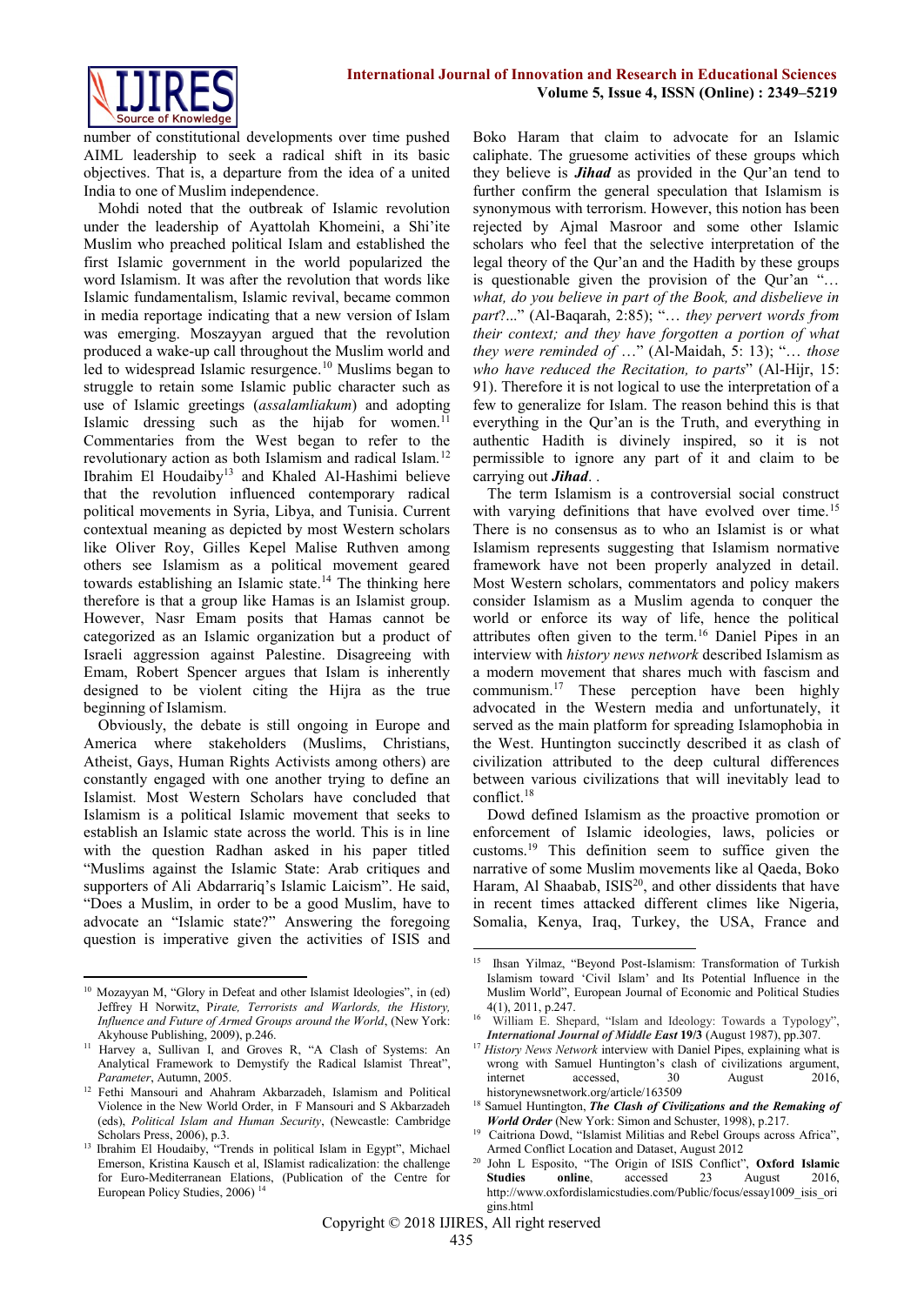

Belgium claiming to be advancing the course of Islam. These group of people are referred to as Islamists. The narratives of some of these groups as serious as it may seem, ought not to be taken as a religious obligation or a total representation of Islam as God in Islam have proclaimed Himself as mercy. He stated in the Qur'an, "…*Your Lord has prescribed for Himself mercy*…." (Al-An'am, 6:54). God also states that His mercy encompasses all things: "…*My mercy embraces all things*…" (Al-A'raf, 7: 156). In an authentic Hadith, the Prophet (PBUH) said 'When God created Creation, He wrote in place above His throne, with Himself "Truly, My mercy is greater than My wrath<sup>21"</sup>. Accordingly, it is forbidden to equate 'the sword-and thus wrath and severity-with 'mercy'.

## **III. DERIVING A CONSENSUAL MEANING OF ISLAMISM**

The ideology of Islam has deep epistemological and historical roots in the Qur'an and the *Hadith*. <sup>22</sup> Therefore we cannot reduce the activism of some dissident movements oppressed by either their home governments or other environmental pressures to represent the ideological views of Islam. Political groups like Muslim Brotherhood, Hezbollah-Party of God established in 1982, as a Shite resistance fighting the Israeli invasion of South Lebanon<sup>23</sup>- and Hamas-Islamic Resistance Movement formed in 1987 in Gaza, Palestine, by members of the Sunni Muslim Brotherhood in response to Israeli occupation of Gaza<sup>24</sup>- with militant wings established for political purpose are referred to as Islamists.<sup>25</sup> These political groups according to Mandaville are inherently anti-democratic<sup>26</sup> and have tried at various times claimed that they want to institute Islamism in states like Afghanistan, Iran, Pakistan, Turkey, Egypt, Palestine, and even Sudan.<sup>27</sup> But in the long run, end up becoming oppressive against the people they claim they want to divinely govern.

Cihan Tugal's Marxian perspective of the ultimate intention of the Islamist political parties could be related with the politics in Turkey. He posited that Islamism in this sense was just an instrument for the domination of lower classes.<sup>28</sup> Leiken and Brooke had this to say about the Muslim Brotherhood: "The Muslim brotherhood is the world's oldest, largest, and most influential Islamist organization. It is also the most controversial, condemned by both conventional opinion in the West and radical opinion in the Middle East".<sup>29</sup> The following remarks shows that both terrorists, militants, and even some states are categorized as Islamist. Does that mean that they practice or represent Islam?

The impression the above categorization (Islamist as terror groups, Islamic political parties and sovereign states that support terrorism) espouses is that, the main actors in Islam pursue intrinsically an Islamic agenda to dominate hence the use of means like selective interpretation of the Qur'an and Hadith, violent extremism, terrorism and insurgency to intimidate and cajole others to accept their demands. This impression however, contradicts conclusions of the decade of counterterrorism research, and reports (European Network of Experts on Violent Radicalization, Marc Sageman and the University of Chicago's Robert Pape among others) which states "terrorists are driven by political belief, not by religious faith".<sup>30</sup> What the foregoing demonstrates is that these actors may not actually be practicing Islam but may be using the identity clout in Islam to achieve certain political agenda. This perhaps is in congruence with Ayoob's conclusion that Islamism is the instrumental use of Islam in politics.<sup>31</sup> However, restricting the meaning of Islamism to just political Islam will hinder us from understanding the drivers of collective behavior tendencies that characterize Islam. Bassam Tibi made an attempt to expand the scope of actors involved in Islamism when he called it religionized politics.<sup>32</sup> He noted that Islamism grew out of a specific interpretation of Islam but noted that it is not Islam.<sup>33</sup> His argument is that Islam is based on faith while Islamism strives the imposition of a political system in the name of faith. Indeed, Bassam Tibi's relentless effort to prove that Islamism is not Islam is intellectually convincing but not a statement of fact.

Another category of Muslims that are often referred to as Islamist are "devout and active Muslims". Devout and active Muslims in this paper are those Muslims who advocate publicly for *sharia* as the only form of governance that can address human challenges.<sup>34</sup> This is not an unusual behavior given that any other major religion, require the faithful to be active participants in the public sphere with an aim of reaching a more ethical and just society. Therefore, such usage of the term blurs the differences between individuals who take Islam as an ideology and condones its instrumentalist use in politics and individuals who simply sees life as a divine test and try to follow religion's basic tenets such as giving alms,

**.** 

 $\frac{1}{21}$  Narrated by Bukhari in *Kitab al*-*Tawhid*, No 7422, and by Muslim in *Kitab al*-*Tawbah*, No 2751

<sup>22</sup> William Al-Sharif, **Islamism: Religion and Ideology**, (Jerusalem Academic Publishers, 2009), p.10.

<sup>23</sup> Alastair Crooke, **Resistance: the essence of Islamic revolution**, (New York: Palgrave Macmillan, 2009), p.viii.

<sup>24</sup> **Ibid**, p.viii.

<sup>&</sup>lt;sup>25</sup> Peter Mandaville Op.Cit.

 $^{26}\,$  Ibid

<sup>27</sup> James Piscatori, "Islamist in Power", internet accessed, 23 August 2016,

http://www.oxfordislamicstudies.com/Public/focus/essay1008\_islamis ts.html

<sup>&</sup>lt;sup>28</sup> Cihan Z. Tugal "Islamism among the Urban Poor of Turkey: religion, space, and class in everyday political intervention," (Unpublished PhD Thesis, Michigan: The University of Michigan).

<sup>&</sup>lt;sup>29</sup> Robert S Leiken and Steven Brooke, "The Moderate Muslim Brotherhood", Foreign Affairs, March/ April 2007, internet accessed, http: //archive.is/JdIX#selection-289.0- 315.1

<sup>&</sup>lt;sup>30</sup> Doug Sanders, "What turns some Western Muslims into terrorists? The causes of extremism", 25 April 2013, http:// causes of extremism", 25 April 2013, http:// dougsaunders.net/2013/04/muslim-immigrants-terrorists-jihadterrorism/

<sup>31</sup> Ayoob, Mohammed, "Political Islam: Image and Reality', **World Policy Journal** 21: 3, fall, 2004, p.5. Bassam Tibi, **Islamism and Islam**, (London: Yale University Press,

<sup>2012),</sup> p.1.

<sup>33</sup> Ibid

<sup>34</sup> Graham E Fuller, **The future of Political Islam** (New York: Palgrave Macmillan, 2003).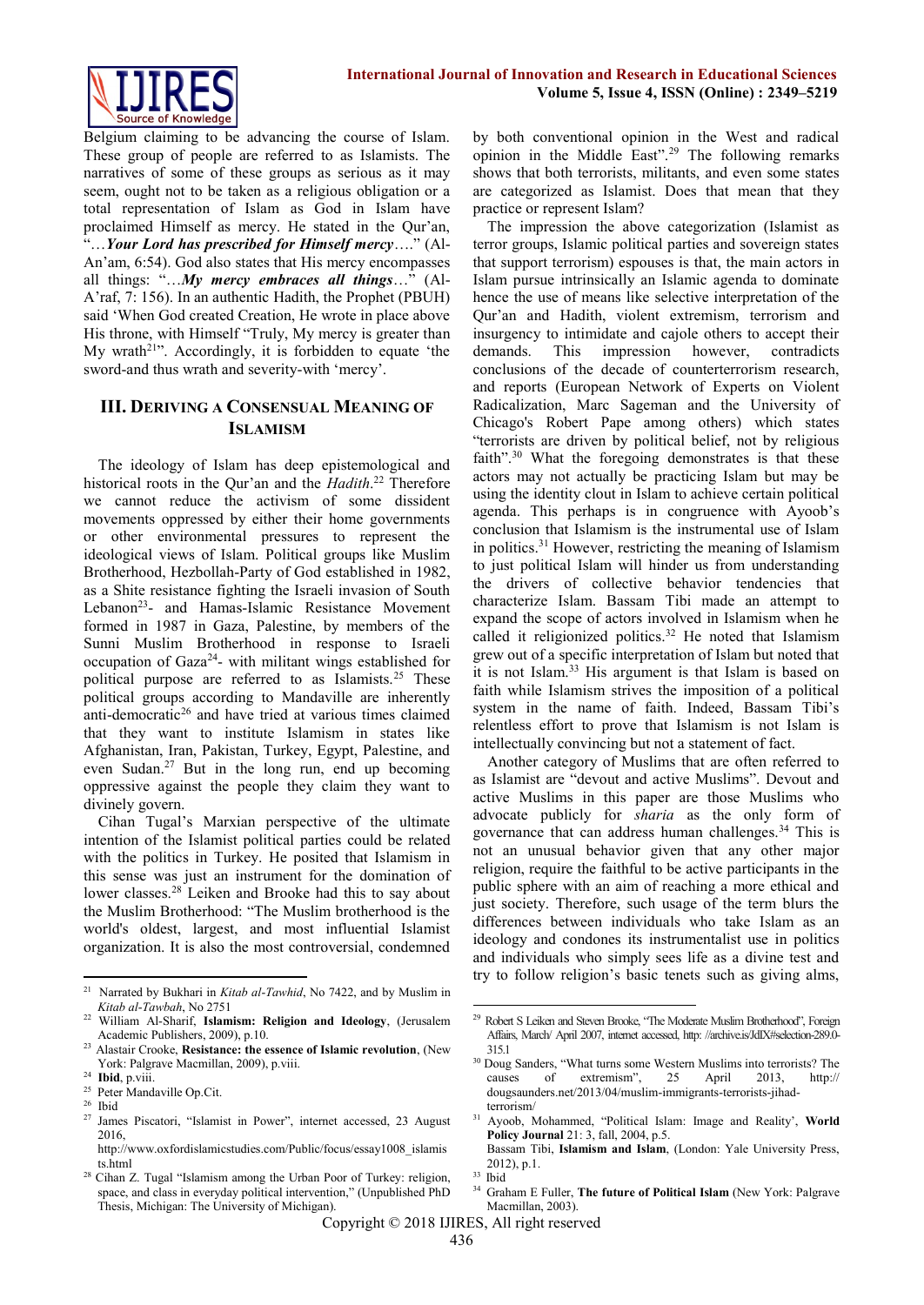

helping the needy, trying to tackle socio-economic inequalities and so on.<sup>35</sup> As Fuller puts it, "the Islamist are those who believes that Islam as a body of faith has something important to say about how politics and society should be ordered in the contemporary Muslim world and who seeks to implement this idea in some fashion.<sup>36</sup> These Muslim faithful believe that the standard for a Muslim is the *deen*. The word *deen* can literally mean obedience to the law of Allah. So devout Muslim is stereotyped an Islamist as well because of his stance concerning westernization especially when he/ her lives in a Western dominated society. Ramadan pointed that it is all about self-protection, self-preservation, and sometimes even self - definition over and against Westernization.<sup>37</sup> Most times, the devout Muslim end up being isolated and marginalized and often referred to as Islamist. The moderate Muslim who condoles Western liberalism and values is preferred to the former. This happens because of the logic of the dominant system in which the devout Muslim lives is powered by openness and pluralism-liberalism.<sup>38</sup> The thrust of liberalism is opinion.<sup>39</sup> Liberalism legitimizes a diversity of opinion about action or inaction. At any given time, some opinion prevails and determines both policies and culture, power and social truth.<sup>40</sup> The essential point about liberal perspective, is that a particular opinion even though it may be hegemonic, is still susceptible to change and it is within that framework that it treats religion as opinion<sup>41</sup>. In the case of Islam, opinion does not matter but that of revered truth which can only be derived from the Qur'an.

Referring to terror groups, political parties, movements and devout Muslims as Islamist or that they practice Islamism is not very satisfactory given the meaning of Islam in itself in its ideological books. Islam comes from the Arabic word *salaam* (peace) which literally translates to 'surrender' in English.<sup>42</sup> The *Qur'an* and authentic *hadith* are the two canonical sources of Islamic principles.<sup>43</sup> Muslim literally translates as one who submits to the will of Allah or a follower of Islam.<sup>44</sup> Islam is one of the Abrahamic faith traditions that preaches the oneness of God, the oneness of mankind and the oneness of the message and the entire message of Islam is derived

1

from its holy books-Qurʾān and *ḥadīth*. The Qur'an for the Muslim is the basis for absolute knowledge of the world. As Huntington puts it, "the underlying problem for the West is not Islamic fundamentalism. It is Islam, a different civilization whose people are convinced of the superiority of their culture… "<sup>45</sup>

The cultural clash between Islam and the Western values and opinion has manifested in several quarters with the liberal statements or acts of some non-Muslims that often triggers violent reaction from some Muslims who are considered as Islamist. Some examples include the Salman Rashdie Satanic verses, Danish newspaper Jyllands Posten publication and the Charlie Hebdo cartoon saga. Secular norms are part of the foundation of Western sovereign state system due to the historic separation of religion and politics in state affairs. It started with the enlightenment that rejected absolute laws, in which the impact ultimately led to build a non-religious state system that permits free thinking. When we compare some contemporary doctrine and Islamic values, we observe that the notion of a nonreligious society is totally alien to Islam. Islam is built on the pillars of togetherness and its precepts uphold adherents' togetherness in a unique manner".

At this juncture, it is necessary to arrive at a consensus about who is an Islamist. Drawing from the earlier categorization, this paper argues that the Islamist is the devout active Muslim. This position is supported with Sayyid's ontological definition of the Islamist who practices Islam.<sup>46</sup> Mawdudi also support this position when he posited that "Islam is a universal and comprehensive way of life; it is a well-ordered system, a consistent whole with set of answers to all problems. Its fundamental postulate is *tawhid,* the unity and sovereignty of Allah. The scheme of life envisaged by Islam is known as *Sharia* and is established on the bedrock of faith. It is on that foundation that the edifice of the moral, social, political and economic system is created…"<sup>47</sup> From the foregoing, it is clear that it is difficult to separate the Muslim religion from his political life which is called *tawhid* (unification). This perhaps explains why a lot of Muslims may be against the idea of a secular state because they believe the objective of secularization is to eliminate religion completely from public domain as practiced in states like France and the USA, Germany among others where religion is highly privatized.

Islamism therefore is simply a way of asserting or expressing the 'being' of a Muslim especially in a world driven by popular western values and ideologies. Islamism relates to behaviors expressed by Muslims to assert or express themselves as Muslims following the ideology of Islam which they claim is the Qur'an. The Qur'an according to Muslims' belief defines their identity and directs them on how they should live and behave. For instance, the recent burkini ban in France, created a lot of concerns and debate on the issue of Islamism and western

 $\overline{a}$ 

<sup>35</sup> Ihsan Yilmaz "Beyond Post-Islamism: Transformation of Turkish Islamism toward 'Civil Islam' and Its Potential Influence in the Muslim World", *European Journal of Economic and Political Studies*, Vol 4, No 1, 2011.

<sup>36</sup> Ibid.

<sup>37</sup> Tariq Ramadan, *Western Muslims and the Future of Islam*, (New York: Oxford University Press, 2004).

 $38$  Tariq Ramadan, Op.Cit

Leonard Binder, Islamic liberalism: a critique of development ideologies, **(**Chicago: University of Chicago Press, 1988).

<sup>40</sup> Ibid;

<sup>41</sup> **Ibid;**

<sup>42</sup> Joh Armajani, *Modern Islamist Movements: History, Religion and Politics*, (West Sussex, Blackwell Publishing, 2012).

<sup>43</sup> Ibrahim Kalin, "Islam and the West: Deciphering a Contested History", internet accessed, 25 August 2016,

http://www.oxfordislamicstudies.com/public/focus/essay0409\_west.ht ml

<sup>&</sup>lt;sup>44</sup> Ali SR, Liu WM and Humedian M, "Understanding the Religion and Therapy Implications**",** Professional Psychology: Research and Practice**,** 2004, Vol. 35, No. 6**.**

<sup>45</sup> Samuel Huntington, **Op.Cit**.

<sup>46</sup> Mamdani M, *Good Muslim Bad Muslim*, (Lagos: Malthouse Press Limited).

<sup>47</sup> Mawdudi, Abu A'la. Political theory of Islam. Lahore: Islamic Publications Limited, 1960.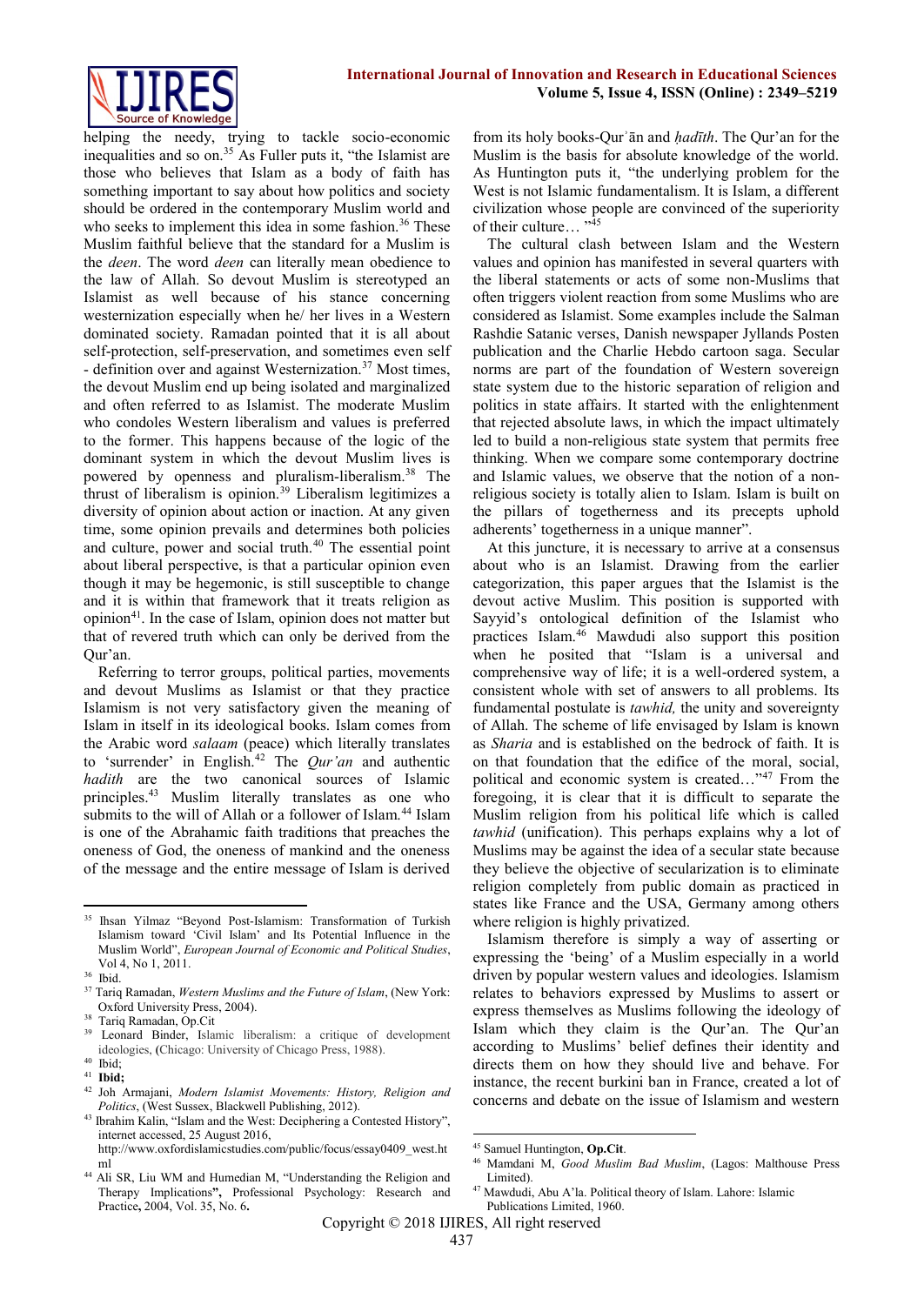values. It is not enough to reduce Islamism to terrorism just because some Muslims are involved in terrorist activities under the banner of Islam. From the definition of Islamism adopted in this paper, those who get involve in terrorism are better called criminals and prosecuted in accordance with the laws of the land where the offence is committed. Therefore, Islamist in the real sense is not supposed to be a negative word to a Muslim but a word that symbolizes a Muslim who truly endeavor to adhere strictly to the dictate of his faith and beliefs in the Qur'an. As Crooke put it, "Islamism is the revolutionary struggle-a resistance-not centered on killing, but on ideas and principles".<sup>48</sup>

Drawing from the foregoing, Islamism is simply *the act whereby a Muslim asserts or expresses his/her 'being' as a Muslim*. It is therefore a behavioral expression believed to be guided by some divine guidance as provided by the Qur'an and the prophet of Islam. The Qur'an according to Muslims' belief defines their identity and directs them on how they should live and behave. Islamist in the real sense is therefore not a negative word or term but a word that symbolizes a Muslim who truly endeavor to adhere strictly to the dictate of his/her faith and beliefs in the Qur'an. However, it is important to state that Islamism could be expressed by the Muslim at different levels depending on the individual knowledge (fiqh) of Islam and the environment that shapes the mind of the individual Muslim. Muslims believe they are imbued with Islamic values- faith, identity and ideology. This is why they believe that when they insists on their Islamic dress code, financing system and legal system (Sharia) they are only expressing Islamism-the act of being a Muslim.

The foregoing typology excludes groups like Al Qaeda, Hamas, Al Shabbab, AQIM that are engaged in acts that negates the cardinal principles of Islam. Members of these groups are though Muslims, but their acts do not seem to represent the doctrine of Islam as provided by the Qur'an. Those Muslims who get involve in terrorism or violent extremism could be better called criminals. A terrorist's religion does not necessarily matter whether Christians, Buddhists, Hindi among others. What matters is that the person has committed a terror act and should be classified as a terrorist

# **IV. THE CONTRADICTION OF ISLAMISM**

A lot of acclaimed Muslim countries (Yemen, Syria, Libya, Iran, Iran, Afghanistan etc.) are in political turmoil. A significant portion of their population suffer prosecution and suppression from their fellow Muslim who incidentally are their leaders. This challenges the Muslim claim of divine political system derived from the Qur'an. Are the actions of these Muslim leaders from most of the Muslim countries guided by *Sharia*-the Islamic political system? Moreover, the Muslim world as a nation is in total disarray infighting, poverty, oppression and injustice despite its claim of divinity and righteousness. The Muslim leaders have not found answers to the numerous

human security issues that continually undermine the security of Muslims. Most often they find it easy to blame their calamity on America and Europe because of what they see as undue interference (Afghanistan, Iraq, Libya) and double standard (Israeli/Palestine) being played by the West. However, when we look at how some acclaimed Muslim states are governed and the lifestyle of their leaders, the revelation is often disappointing as it portrays the Islamist in bad light.

Many of the citizens from these Muslim countries migrate to the so called free world to seek political asylum. Many of these migrants especially those who want to exercise Islamism, on arrival to the free societies face a lot challenges. They are often isolated by security operatives in public places because of their looks (long beards, pants that reached the ankles, niqub for women, etc). These Islamist are considered burden to their host societies because they look different.

Islam according to the Qur'an may not have instructed any Muslim to be a murderer or terrorist, but there are concerns over a lot of Muslims taking to terrorism behaviors claiming to be inspired by Islam. Ayoob posits that such Muslims pursue their personal agenda by rallying around the mobilizing prowess of Islam to achieve their personal objective. He described such persons as "Muslim opportunists" because they use the social movement platform of Islam to prosecute their opponents. <sup>49</sup> There are also those Muslims who have introduced their ethno-cultural theology into Islam creating an entirely new ideological orientation again sustained by the mobilizing nature and forces of Islam. These do not necessarily mean that they practice Islam rather they try to create a certain identity to satisfy certain ego.

# **V. CONCLUSION**

Most discussions on Islamism carry negative connotations that portray Islam in bad light. In a multireligious world of ours, it would be wrong for us to dub a particular religious as evil or bad when its books do not dictate so. The negative interpretation of the word Islamism is a recent development. Such interpretation has succeeded in dividing societies and families along religious lines. Islamism is simply an attempt for a Muslim to assert his/her being as a Muslim by abiding by the tenets of Islam in his/her everyday life. By this definition, anyone who tries to do anything contrary to Islam in the name of Islam should be condemned by both Muslims and Christians.

Islamism is an activity that is associated with every Muslim who practices Islam because of the common identity. Muslims in the course of trying to be Muslims will continue to clash with the West because of differences in values. Under the current Judeo-Christian system, the Muslim is indeed in a fix because he is forced systematically to embrace the system, some of which negates the principles of Islam. The Muslim Ummah should therefore continually engage in interfaith discussio-

**.** 

**.** 

<sup>48</sup> Alastair Crooke, Op.Cit, P.17. <sup>48</sup>